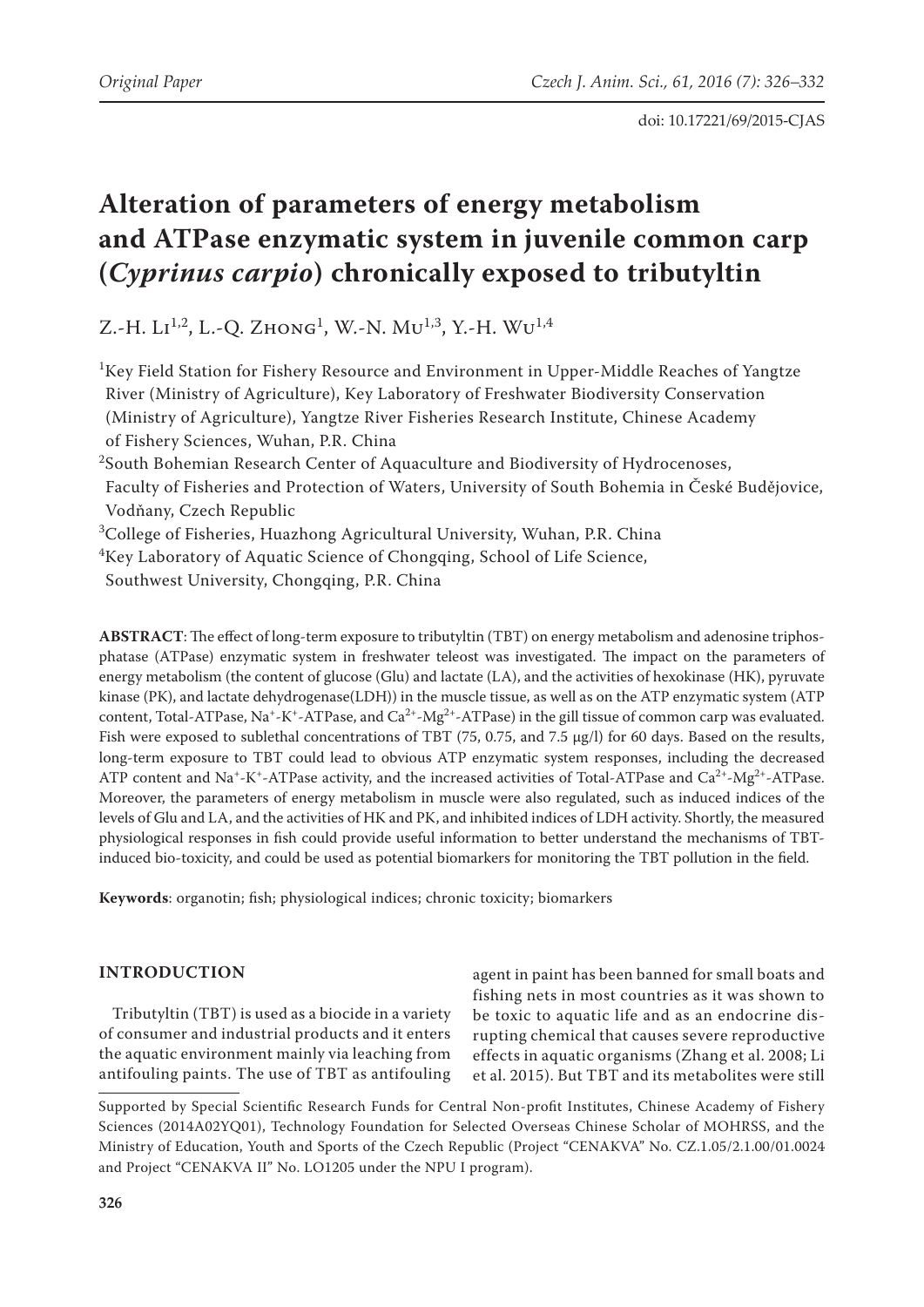detectable in many regions. And, it was reported that butyltins, including TBT, were even detected in human blood at concentrations ranging between 50 and 400nM (Whalen et al. 1999).

Environmental contaminants inducing physiological regulations in organisms are being used as diagnostic tools in assessing potential biological impacts in aquatic systems (Brain and Cedergreen 2009; Li et al. 2011a, b), because they offer a rapid and positive means of monitoring. Fish readily take up lipophilic organic contaminants and possess a variety of cellular mechanisms for protection against the toxic effects of such chemicals (Santos et al. 2010). These processes are energy-demanding and, in theory, should also affect intermediary metabolism of the fish. To supply the energy demand for detoxification and repair processes in fish exposed to environmental contaminants, glucose (Glu) and/or lactate (LA) is mobilized in the fish tissues (Carvalho Cdos and Fernandes 2008). Inside the cells, each metabolic pathway is continuously regulated in order to maintain homeostasis and, in general, few key enzymes control the metabolic flux, such as hexokinase (HK) is at the beginning of the glycolytic sequence and the pyruvate kinase (PK) and lactate dehydrogenase (LDH) are at the terminal sequence of the glycolytic pathway (Polakof et al. 2007b). But there are few studies addressing the impact of TBT on energy metabolism in fish.

Adenosine triphosphatases (ATPases), which are integral parts of active transport mechanisms for cations across the cell membrane, are always influenced by aquatic environmental stress (Li et al. 2009). ATPase can hydrolyze the terminal pyrophosphate bond of ATP to provide the energy for ion-bump to drive the membrane transport of mono- and divalent ions (Cotou et al. 2001). ATPases are responsible for a large part of basic metabolic and physiological activities, which can be taken as a meaningful indicator of cellular activity and forms a useful toxicological tool (Uner et al. 2005; Li et al. 2011c). However, studies of TBT effects on ATP enzymatic system at sub-organism levels are limited.

Therefore, the specific objective of the present study was to examine whether or how TBT treatment affects energy metabolism and ATP enzymatic system in fish, using juvenile common carp (*Cyprinus carpio*) as a model. In this context, this study investigated the effect of TBT on the param-

eters of energy metabolism (Glu, LA, LDH, HK, and PK) in muscle tissue, as well as on the ATP enzymatic system (ATP content, Total-ATPase,  $Na^+K^+$ -ATPase, and  $Ca^{2+}$ - $Mg^{2+}$ -ATPase) in gill tissue of fish exposed to TBT for 60 days.

## **MATERIAL AND METHODS**

*Chemicals.* TBT (90%) was purchased from Sinopharm Chemical Reagent Co., Ltd. (Beijing, China). Suitable amounts of this compound were directly weighed into a brown bottle and dissolved in 50 ml acetone (ACT)-water  $(1:1)$  to form a concentration level stability. This stock solution was sealed and stored at 4°C until used. Working standard solution (100 μg/ml) was freshly prepared by diluting the stock solution with deionized water before use.

*Fish.* Juvenile common carp  $(9.65 \pm 0.13 \text{ cm})$  $22 \pm 1.8$  g, 4 months after hatching) were obtained from a local hatchery (Jingzhou, China) and were raised in a flow-through system with dechlorinated tap water (pH 7.4  $\pm$  0.2; hardness 42.5  $\pm$  1.3 CaCO<sub>3</sub>/l) at a constant temperature (20  $\pm$  1°C) with a photoperiod of 12 h light: 12 h darkness. Fish were acclimatized for 14 days before the beginning of the experiment and fed commercial fish food (Tongwei, China). Waste and residue were removed daily and the test equipment and chambers (100 l) were cleaned once a week. Fish were fasted for 24 h prior to experimentation to avoid prandial effects during the assay. All procedures and animal handling were in accordance with the guidelines approved by the Chinese Association for Laboratory Animal Sciences. The study was approved by the animal ethics committee of the Yangtze River Fisheries Research Institute, Chinese Academy of Fishery Sciences.

*Exposure to TBT.* A 100 l semi-static system was used, in which 20 juvenile common carp were randomly distributed to each of ten aquaria. The nominal concentrations of TBT used were 75 ng/l (E1 group, according to environmental concentration), 0.75 μg/l (E2 group, 1% 96 h-LC50 (lethal concentration after 16 h)), and 7.5 μg/l (E3 group, 10% 96 h-LC50). Based on the unpublished data of our studies, the 96 h-LC50 of TBT for common carp is 75 μg/l. TBT was dissolved in ACT with a final concentration lower than 0.01%. Two other groups were used for comparisons: a control group exposed to clean freshwater and an ACT group exposed to the volume of ACT (v/v, 0.01%) used for the highest TBT concentration. Each experi-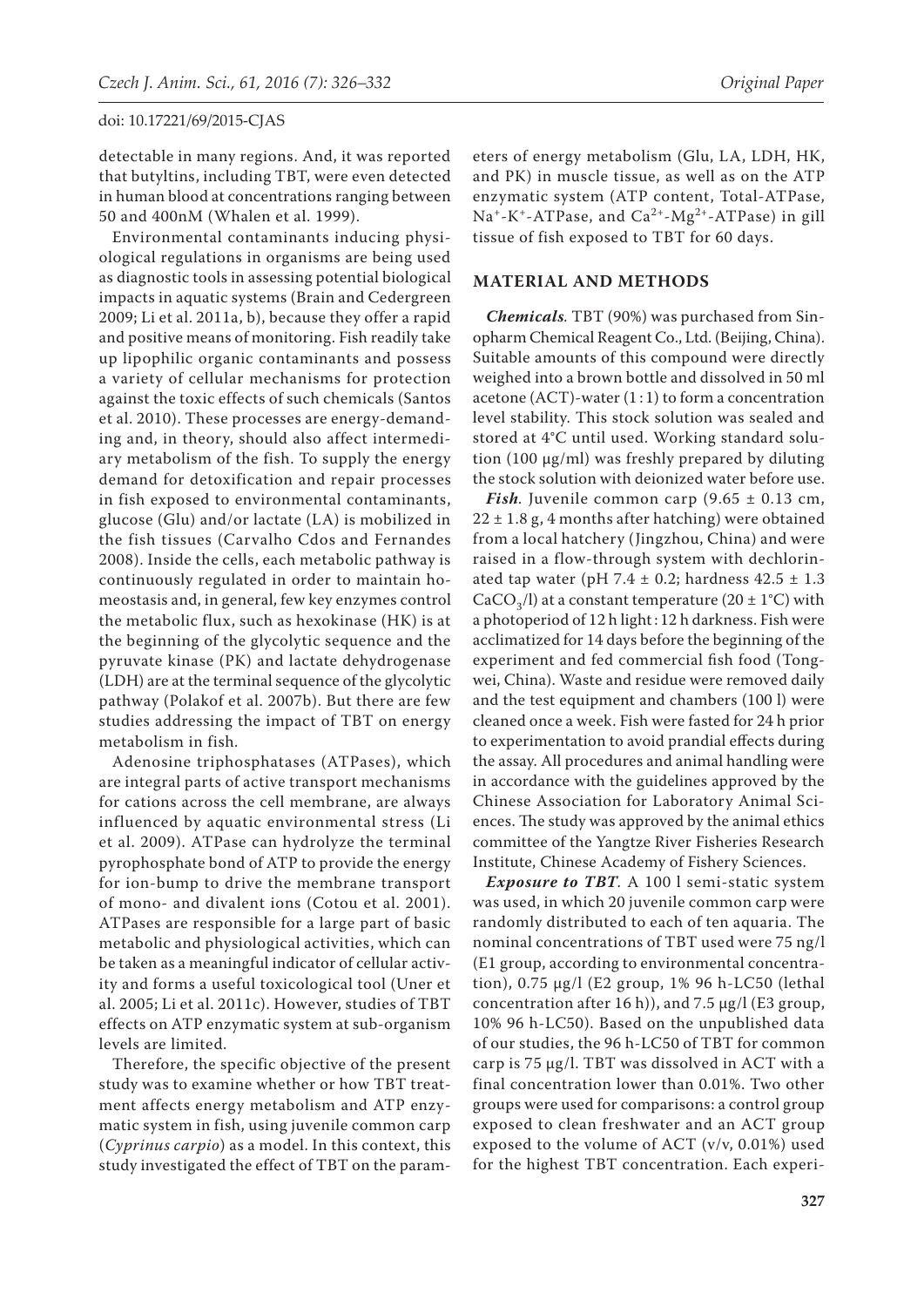mental condition was duplicated. The fish were fed daily with commercial fish pellets at 1% total body weight at a fixed time and the extra food was removed. 80% of the exposed solution was renewed each day after 2 h of feeding to maintain the appropriate concentration of TBT and ACT and to maintain water quality. The test equipment was cleaned every 7 days. The test fish were exposed to TBT for 60 days. At the end of exposure period, three randomly selected fish from each aquarium were sedated. The tissues (gill and muscle) were quickly removed on ice, immediately frozen, and stored at –80°C until analysis.

To ensure the agreement between nominal and actual compound concentrations in the aquaria, water samples were analyzed during the experimental period by liquid chromatograph-mass spectrometer/mass spectrometer. Water samples were collected from the test aquaria after 1 h and 24 h of renewing the test solutions. The mean concentration of TBT in the water samples was always within 20% of the intended concentration.

*Biochemical parameters measurement.* Frozen samples for the analysis of enzyme activities were defrosted and homogenized on ice with 10 volumes of cold 0.86% physiological saline. The gill homogenate was centrifuged at 3000 rpm at 4°C for 10 min, and the supernatant was used to evaluate the enzyme activity of Total ATPase, Na<sup>+</sup>-K<sup>+</sup>-ATPase, Ca2+-Mg2+-ATPase, and ATP content, and the supernatant of muscle homogenate was used to measure the levels of glucose (Glu) and lactate (LA), as well as the activities of hexokinase (HK), pyruvate kinase (PK), and lactate dehydrogenase (LDH). All of the biochemical parameters were measured using commercial kits (Nanjing Jiancheng

Bioengineering Institute, Nanjing, China). Protein concentrations in the supernatants were determined using Bradford's procedure with bovine serum albumin as the standard (Bradford 1976).

*Statistical analysis.* All values were expressed as the mean ± SD and analyzed by SPSS software for Windows 13.0. Analysis of variance (one-way ANOVA), followed by Tukey's HSD test when significant differences were found, was performed to determine the effect of TBT concentration on individual parameters. In addition, principal component analysis (PCA) to define the most important parameters usable as key factors for individual variations was conducted using STATISTICA 6.0.

## **RESULTS**

The parameters of energy metabolism in muscle tissue of common carp are summarized in Table 1. There was no significant change in Glu and LA levels in fish tissues in E1 group when compared with the control. However, with TBT concentrations increasing, Glu content was evaluated as significant  $(P < 0.05)$  in E2 and E3 groups, but a significantly high La level was found only in E3 group. In muscle tissue, activities of HK and PK increased slightly in E1 group, and were significantly elevated in higher concentrations of TBT treatment groups (E2 and/or E3). While, compared with control, the activities of LDH were significantly inhibited in muscle of fish under higher TBT concentrations (E2 and E3 groups).

Indices of ATP enzymatic system determined in gill tissue of fish are shown in Table 2. The activities of Total ATPase and  $Ca^{2+}$ -Mg<sup>2+</sup>-ATPase were increased in all TBT treated groups, and

| Indices            | Control            | ACT                | E1                 | E2                   | E <sub>3</sub>       |
|--------------------|--------------------|--------------------|--------------------|----------------------|----------------------|
| Glu (mmol/l)       | $30.12 \pm 4.11$   | $33.75 \pm 3.52$   | $38.92 \pm 5.05$   | $43.87 \pm 4.77^*$   | $48.26 \pm 5.34^*$   |
| $LA$ (mmol/g prot) | $1.09 \pm 0.16$    | $1.03 \pm 0.13$    | $1.16 \pm 0.21$    | $1.29 \pm 0.14$      | $1.37 \pm 0.11^*$    |
| LDH (U/mg prot)    | $2.12 \pm 0.28$    | $2.20 \pm 0.32$    | $1.97 \pm 0.21$    | $1.84 \pm 0.12^*$    | $1.59 \pm 0.13^*$    |
| $HK$ (U/mg prot)   | $231.35 \pm 35.14$ | $210.33 \pm 19.02$ | $251.37 \pm 30.15$ | $328.29 \pm 24.03^*$ | $445.24 \pm 41.92**$ |
| $PK$ (U/mg prot)   | $91.73 \pm 10.25$  | $89.53 \pm 9.31$   | $95.74 \pm 8.26$   | $101.39 \pm 12.18$   | $141.22 \pm 13.10^*$ |

Table 1. Parameters of energy metabolism in muscle of common carp after chronic exposure to tributyltin

Glu = glucose, LA = lactic acid, LDH = lactic acid dehydrogenase, HK = hexokinase, PK = pyruvate kinase, ACT = acetone, prot = protein

groups:  $E1 = 75$  ng/l,  $E2 = 0.75$   $\mu$ g/l,  $E3 = 7.5$   $\mu$ g/l

data are means  $\pm$  SD,  $n = 6$ 

significant differences compared with control value \**P* < 0.05, \*\**P* < 0.01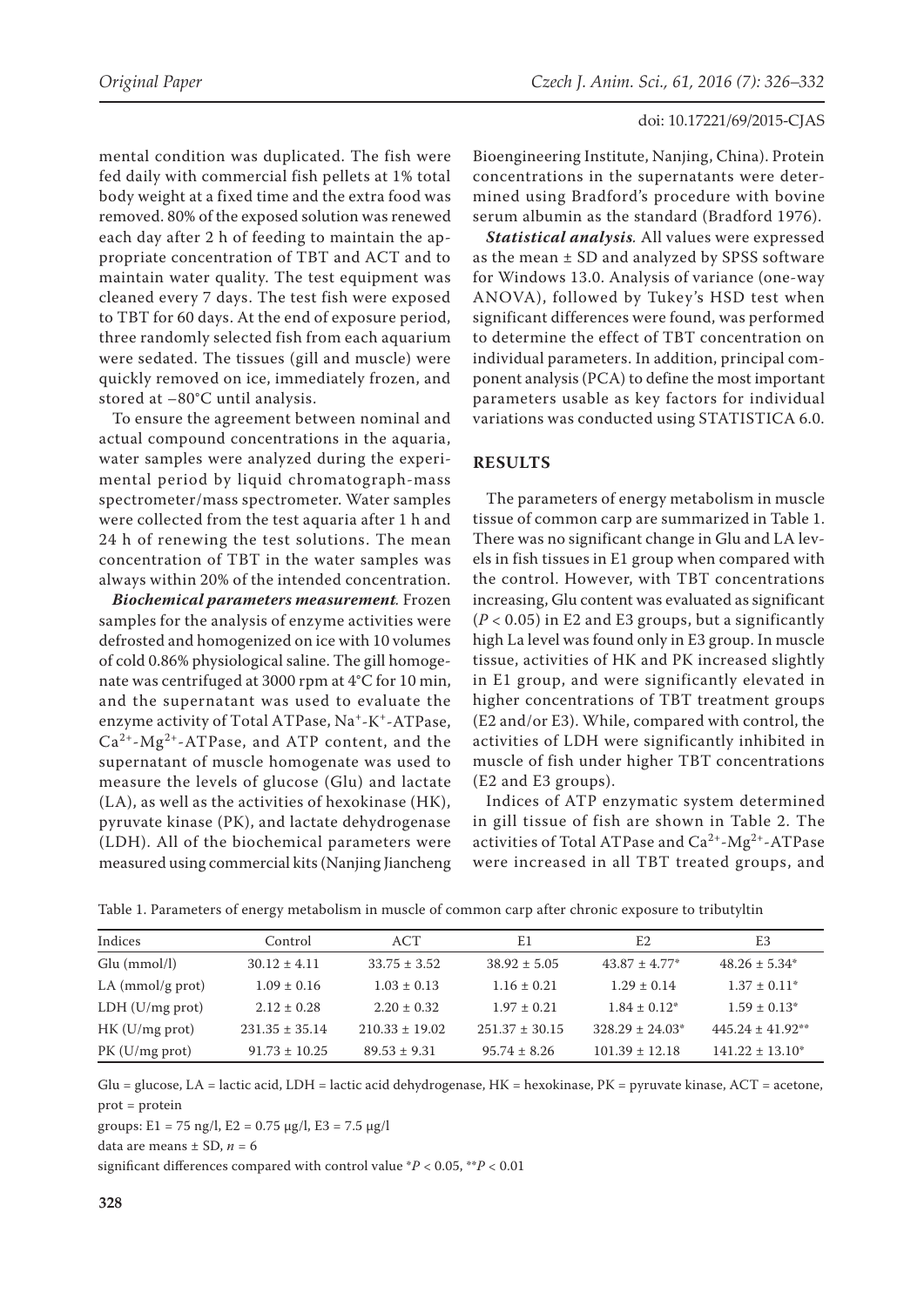Table 2. Adenosine triphosphatase (ATPase) enzymatic system in gill of common carp after chronic exposure to tributyltin

| Indices                                                  | Control            | ACT                | E1                 | E2                   | E <sub>3</sub>       |  |
|----------------------------------------------------------|--------------------|--------------------|--------------------|----------------------|----------------------|--|
| ATP content $(\mu mol/g$ prot)                           | $242.72 \pm 32.74$ | $233.17 \pm 19.89$ | $212.75 \pm 31.57$ | $185.83 \pm 16.09^*$ | $78.57 \pm 10.87$ ** |  |
| Total ATPase activity (U/mg prot)                        | $3.42 \pm 0.41$    | $3.37 \pm 0.32$    | $4.02 \pm 0.50$    | $4.38 \pm 0.37^*$    | $5.24 \pm 0.53^*$    |  |
| $Na^+$ -K <sup>+</sup> -ATPase activity (U/mg prot)      | $6.65 \pm 1.04$    | $6.33 \pm 0.85$    | $6.97 \pm 1.12$    | $6.29 \pm 0.92$      | $5.24 \pm 0.74^*$    |  |
| $Ca^{2+}$ -Mg <sup>2+</sup> -ATPase activity (U/mg prot) | $3.73 \pm 0.46$    | $3.53 \pm 0.29$    | $4.74 \pm 0.71$    | $6.39 \pm 0.94^*$    | $6.87 \pm 0.53**$    |  |

ACT = acetone, prot = protein

groups:  $E1 = 75$  ng/l,  $E2 = 0.75$   $\mu$ g/l,  $E3 = 7.5$   $\mu$ g/l

data are means  $\pm$  SD,  $n = 6$ 

significant differences compared with control value \**P* < 0.05, \*\**P* < 0.01

were significantly induced in E2 and E3 groups. The activity of Na<sup>+</sup>-K<sup>+</sup>-ATPase was markedly inhibited in higher TBT treated groups, although it was slightly increasing in E1 group. Additionally, a statistically significant decrease in ATP content was noticed in E2 and E3 groups, as compared to the lowest concentration in TBT.

According to the present results, the parameters of energy metabolism and ATP enzymatic system were altered in fish after long term exposure to TBT (Figure 1). Thus, based on the bilinear decomposition of the original data, the PCA method is used to transform a multivariate data array into a new data set, in which the new variables are orthonormal and explain maximum. In the present study, a data matrix was constructed with 9 analyzed biomarkers as independent variables and 30 sampled individuals as group variables. TBT concentration

and all of the parameters measured in the present study were distinguished on the ordination plots corresponding to the first (93.51%) and second (5.12%) principle components (Figure 2), which showed the correlations of all the biomarkers. Moreover, the individuals in the same area had the similar biochemical responses in fish brain in this study. Additionally, the observed correlations between the TBT concentrations and the parameters were confirmed and quantified by Spearman's test (Table 3).

# **DISCUSSION**

In fish there is an increase in energy demand as a result of stress situations (Santos et al. 2010), but most data are obtained from acute stress situations. Acute stress is often measured as a transient change

Table 3. Correlation coefficients among tributyltin (TBT) and biochemical parameters measured in tested fish according to Spearman's test

|                | <b>TBT</b> | ATP con-<br>tent | Total-<br>ATPase | ATPase  | $Na^+ - K^+ - Ca^{2+} - Mg^{2+} -$<br>ATPase | Glu     | LA      | <b>LDH</b> | HК   | PК   |
|----------------|------------|------------------|------------------|---------|----------------------------------------------|---------|---------|------------|------|------|
| <b>TBT</b>     | 1.00       |                  |                  |         |                                              |         |         |            |      |      |
| ATP content    | $-0.97$    | 1.00             |                  |         |                                              |         |         |            |      |      |
| Total-ATPase   | 0.89       | $-0.97$          | 1.00             |         |                                              |         |         |            |      |      |
| Na/K-ATPase    | $-0.95$    | 0.94             | $-0.88$          | 1.00    |                                              |         |         |            |      |      |
| $Ca/Mg-ATPase$ | 0.73       | $-0.86$          | 0.93             | $-0.83$ | 1.00                                         |         |         |            |      |      |
| Glu            | 0.81       | $-0.89$          | 0.92             | $-0.73$ | 0.83                                         | 1.00    |         |            |      |      |
| LA             | 0.82       | $-0.93$          | 0.98             | $-0.86$ | 0.98                                         | 0.93    | 1.00    |            |      |      |
| <b>LDH</b>     | $-0.90$    | 0.98             | $-0.99$          | 0.91    | $-0.93$                                      | $-0.92$ | $-0.98$ | 1.00       |      |      |
| HК             | 0.94       | $-0.98$          | 0.97             | $-0.97$ | 0.92                                         | 0.91    | 0.96    | $-0.98$    | 1.00 |      |
| PК             | 0.99       | $-0.98$          | 0.93             | $-0.96$ | 0.79                                         | 0.84    | 0.86    | $-0.94$    | 0.96 | 1.00 |

Glu = glucose, LA = lactic acid, LDH = lactic acid dehydrogenase, HK = hexokinase, PK = pyruvate kinase, ATPase = adenosine triphosphatase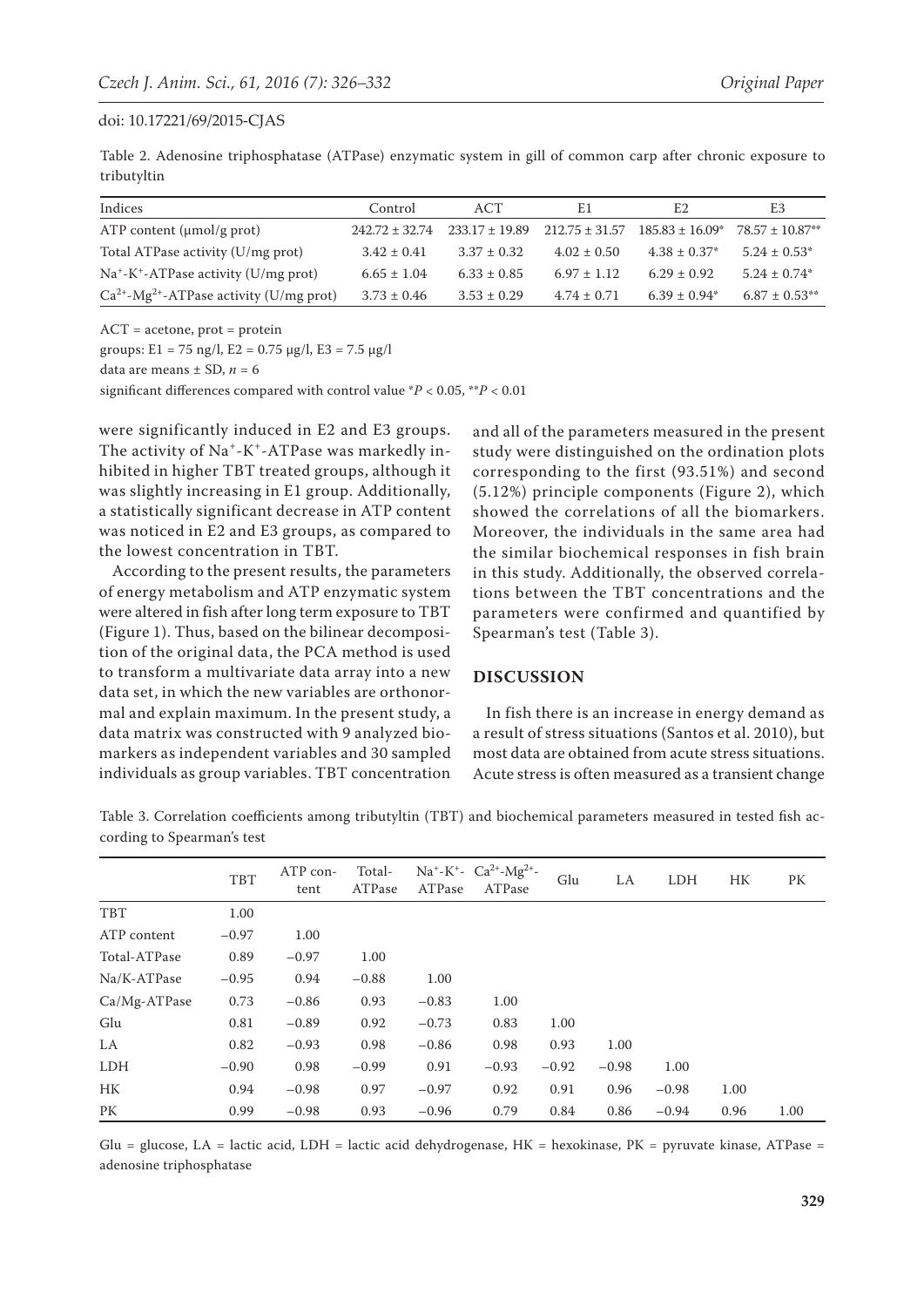

Figure 1. Heat map of changing levels of energy metabolism and adenosine triphosphatase (ATPase) enzymatic system parameters in juvenile common carp chronically exposed to tributyltin

Glu = glucose, LA = lactic acid, LDH = lactic acid dehydrogenase, HK = hexokinase, PK = pyruvate kinase, ACT = acetone groups:  $E1 = 75$  ng/l,  $E2 = 0.75$   $\mu$ g/l,  $E3 = 7.5$   $\mu$ g/l

in metabolic activities in an attempt to counteract the stress event (Ruane et al. 2001; Xu et al. 2006). However assessing chronic stress in fish presents more challenges than assessing acute stress. Changes observed in glucose and lactate levels in muscle support an enhanced availability of fuels in TBT exposed fish (Tintos et al. 2007). The increase in glucose and lactate is in agreement with the general metabolic stress response observed in other studies after exposure to contaminants (Pacheco and Santos 2001; Teles et al. 2005), although there are no studies carried out with TBT. The capacity for using exogenous glucose appears to increase due to TBT treatment, based on increased HK activities in fish (Tintos et al. 2007). The increase in the activity of HK occurred with the increased levels

of glucose in muscle. Altogether, these metabolic changes suggest that TBT exposure induces an enhanced use of glucose in the muscle either from glycogen stores or from the blood stream (Carvalho Cdos and Fernandes 2008). Besides, the enhanced availability of glucose in TBT exposed fish appears to be used *in situ* through glycolysis, since increased PK activity was observed (Vijayan et al. 1997). In addition, a decrease was also noticed in LDH activity in fish of TBT treated groups suggesting a decreased importance of lactate oxidation in fish muscle, which can be related to the lower levels of lactate recorded in plasma simultaneously (Polakof et al. 2007a, b).

The prominent effects on the ATP enzymatic system reveal influences on the stability and per-



Figure 2. Ordination diagram of principal component analysis of biochemical parameters in juvenile common carp chronically exposed to tributyltin (TBT)

 $LA =$  lactic acid,  $LDH =$  lactic acid dehydrogenase, HK = hexokinase, PK = pyruvate kinase, ACT = acetone, ATPase = adenosine triphosphatase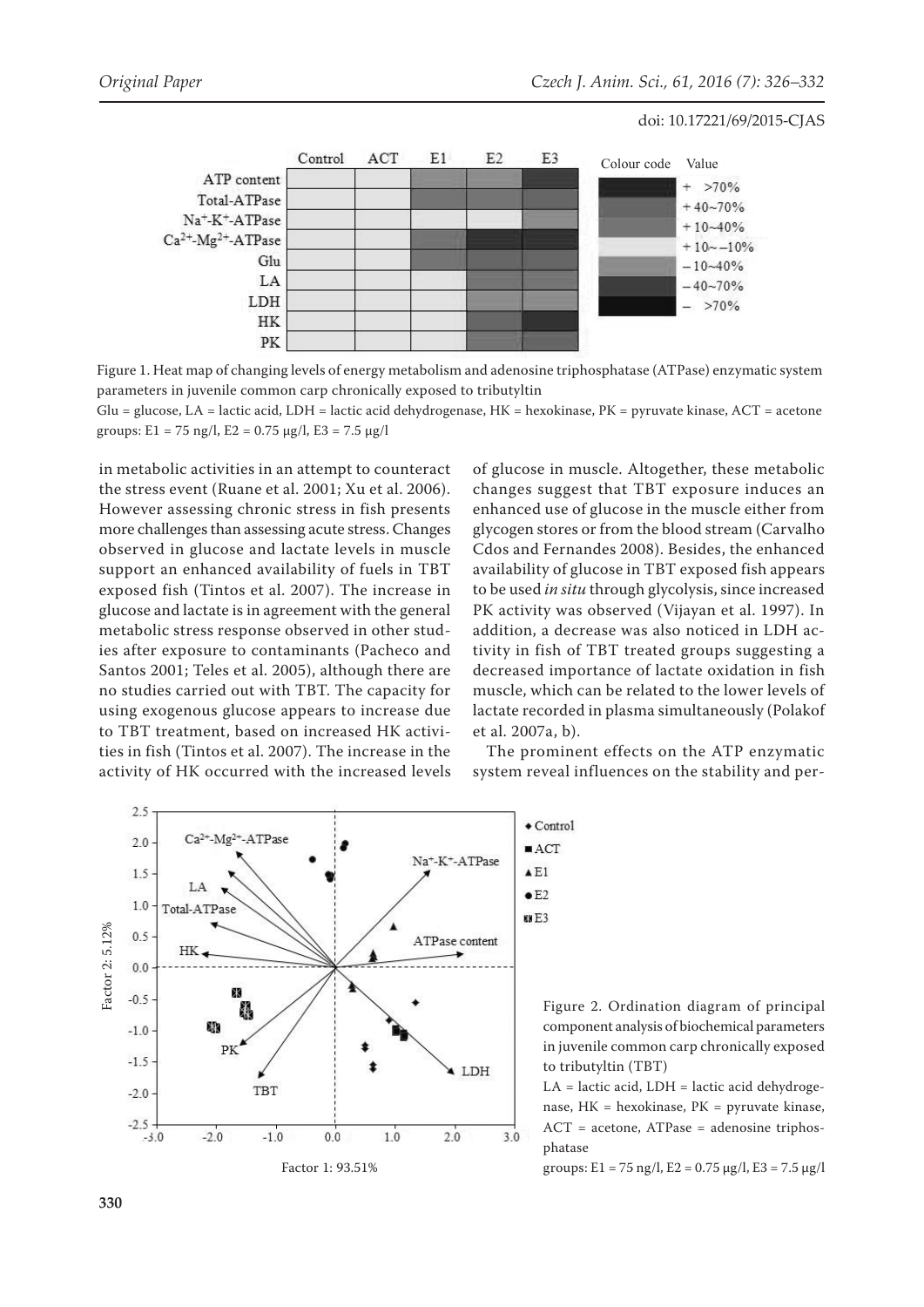meability of the cellular membranes leading to the loss of osmoregulation (Cotou et al. 2001). In the present study, fish had the ability of active ion transport and ion regulation, which was confirmed by the increasing ATPase activity. The simultaneous decrease of the ATP content levels is another confirmation that excessive energy was consumed in fish under TBT-induced stress. The inhibited Na+-K+-ATPase activity reveals disturbances of the cellular membranes function, such as loss of ion regulation, which may lead to osmoregulatory failure (Augenfeld 1969). The  $Na^+K^+ATP$ ase is generally accepted as a membrane pump related with ion transport of  $Na^+/K^+$  across the cell membrane and osmoregulation (Li et al. 2009, 2011c).  $Ca<sup>2+</sup> - Mg<sup>2+</sup> - ATP$ ase is always associated with both the oxidative phosphorylation and  $Ca^{2+}/Mg^{2+}$ ion transport across the cell membrane (Isaia and Masoni 1976; Cotou et al. 2001). The increased activity of  $Ca^{2+}$ - $Mg^{2+}$ -ATPase suggests that the  $Ca^{2+}/Mg^{2+}$  ion transport rates are enhanced implying alterations in cellular membrane stability and permeability. Moreover, the enhancement of  $Ca^{2+}/Mg^{2+}$  activity may represent a rise in energy expenditure and metabolism of the organism because of the increased rate of ATP hydrolysis during oxidative phosphorylation and therefore respiration (Ulrich 1963). In line with previous studies (Cotou et al. 2001; Carageorgiou et al. 2004), the increased  $Ca^{2+}$ -Mg<sup>2+</sup>-ATPase activity in our study may represent a compensatory physiological mechanism operating to maintain haemolymph ion concentrations and osmoregulatory function in fish exposed to TBT.

## **CONCLUSION**

In summary, the present study has demonstrated that TBT altered the parameters of energy metabolism and ATPase enzymatic system in juvenile common carp. The regulated energy metabolism proceeding indicated the energy demands for detoxification and repair processes in fish exposed to TBT. Based on the results, the inhibition of Na<sup>+</sup>-K<sup>+</sup>-ATPase and the stimulation of  $Ca^{2+}$ -Mg<sup>2+</sup>-ATPase activities were observed in the present study, which could be used to indicate toxic stress of TBT. Thus, although the present findings may represent some new aspects of TBT toxicity, more detailed studies need to be done to fully understand the molecular mechanisms in future.

## **REFERENCES**

- Augenfeld J.M. (1969): The role of Na<sup>+</sup> -K<sup>+</sup>-activated, ouabain-sensitive ATPase in the response of Artemia salina L. to salinity changes. Life Sciences, 8, 973–978.
- Bradford M.M. (1976): Rapid and sensitive method for quantitation of microgram quantities of protein utilizing principle of protein dye binding. Analytical Biochemistry, 72, 248–254.
- Brain R.A., Cedergreen N. (2009): Biomarkers in aquatic plants: selection and utility. Reviews of Environment Contamination and Toxicology, 198, 49–109.
- Carageorgiou H., Tzotzes V., Pantos C., Mourouzis C., Zarros A., Tsakiris S. (2004): In vivo and in vitro effects of cadmium on adult rat brain total antioxidant status, acetylcholinesterase,  $(Na^+, K^+)$ -ATPase and Mg<sup>2+</sup>-ATPase activities: protection by l-cysteine. Basic and Clinical Pharmacology and Toxicology, 94, 112–118.
- Carvalho Cdos S., Fernandes M.N. (2008): Effect of copper on liver key enzymes of anaerobic glucose metabolism from freshwater tropical fish Prochilodus lineatus. Comparative Biochemistry and Physiology Part A: Molecular and Integrative Physiology, 151, 437–442.
- Cotou E., Castritsi-Catharios I., Moraitou-Apostolopoulou M. (2001): Surfactant-based oil dispersant toxicity to developing nauplii of Artemia: effects on ATPase enzymatic system. Chemosphere, 42, 959–964.
- Isaia J., Masoni A. (1976): The effects of calcium and magnesium on water and ionic permeabilities in the sea water adapted eel, Anguilla anguilla L. Journal of Comparative Physiology, 109, 221–233.
- Li Z.H., Zlabek V., Velisek J., Grabic R., Machova J., Randak T. (2009): Responses of antioxidant status and Na+-K+- ATPase activity in gill of rainbow trout, Oncorhynchus mykiss, chronically treated with carbamazepine. Chemosphere, 77, 1476–1481.
- Li Z.H., Li P., Randak T. (2011a): Evaluating the toxicity of environmental concentrations of waterborne chromium (VI) to a model teleost, Oncorhynchus mykiss: a comparative study of in vivo and in vitro. Comparative Biochemistry and Physiology Part C: Toxicology and Pharmacology, 153, 402–407.
- Li Z.H., Velisek J., Grabic R., Li P., Kolarova J., Randak T. (2011b): Use of hematological and plasma biochemical parameters to assess the chronic effects of a fungicide propiconazole on a freshwater teleost. Chemosphere, 83, 572–578.
- Li Z.H., Zlabek V., Grabic R., Li P., Randak T. (2011c): Biochemical responses in gills of rainbow trout exposed to propiconazole. Central European Journal of Biology, 6, 84–90.